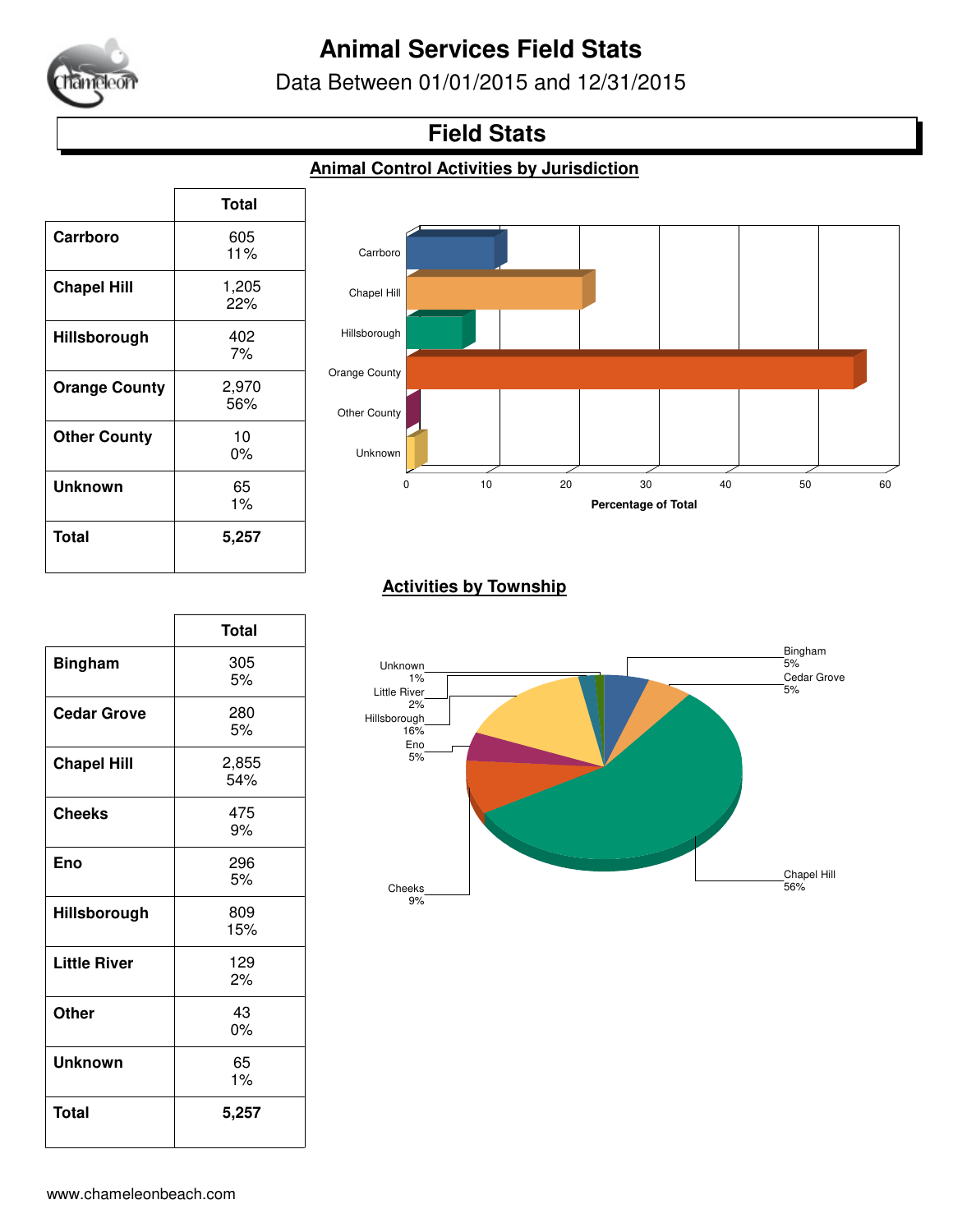

# **Animal Services Field Stats**

### Data Between 01/01/2015 and 12/31/2015

| <b>Total</b> | <b>Activities by Call Type</b> |
|--------------|--------------------------------|
| 778<br>14%   | <b>Assist</b>                  |
| 3,379<br>64% | <b>Bite</b>                    |
| 147<br>2%    | <b>Canvass</b>                 |
| 249<br>4%    | <b>Confiscate</b>              |
| 62<br>$1\%$  | <b>Cruelty</b>                 |
| 383<br>7%    | <b>Declare</b>                 |
| 3<br>$0\%$   | <b>Exposure</b>                |
| 166<br>3%    | <b>Kennel</b>                  |
| 90<br>1%     | <b>Nuisance</b>                |
| 5,257        | Other                          |
|              |                                |

| <b>Total</b>         |
|----------------------|
| 115<br>2%            |
| 1,031<br>19%         |
| 159<br>3%            |
| $\overline{c}$<br>0% |
| 380<br>7%            |
| 70<br>1%             |
| 363<br>6%            |
| 13<br>$0\%$          |
| 815<br>15%           |
| 551<br>10%           |
| 115<br>2%            |
| 9<br>0%              |
| 1,038<br>19%         |
| 100<br>1%            |
| 330<br>6%            |
| 166<br>3%            |
| 5,257                |
|                      |

\* Vector species include bats, foxes, raccoons, skunks, and coyotes